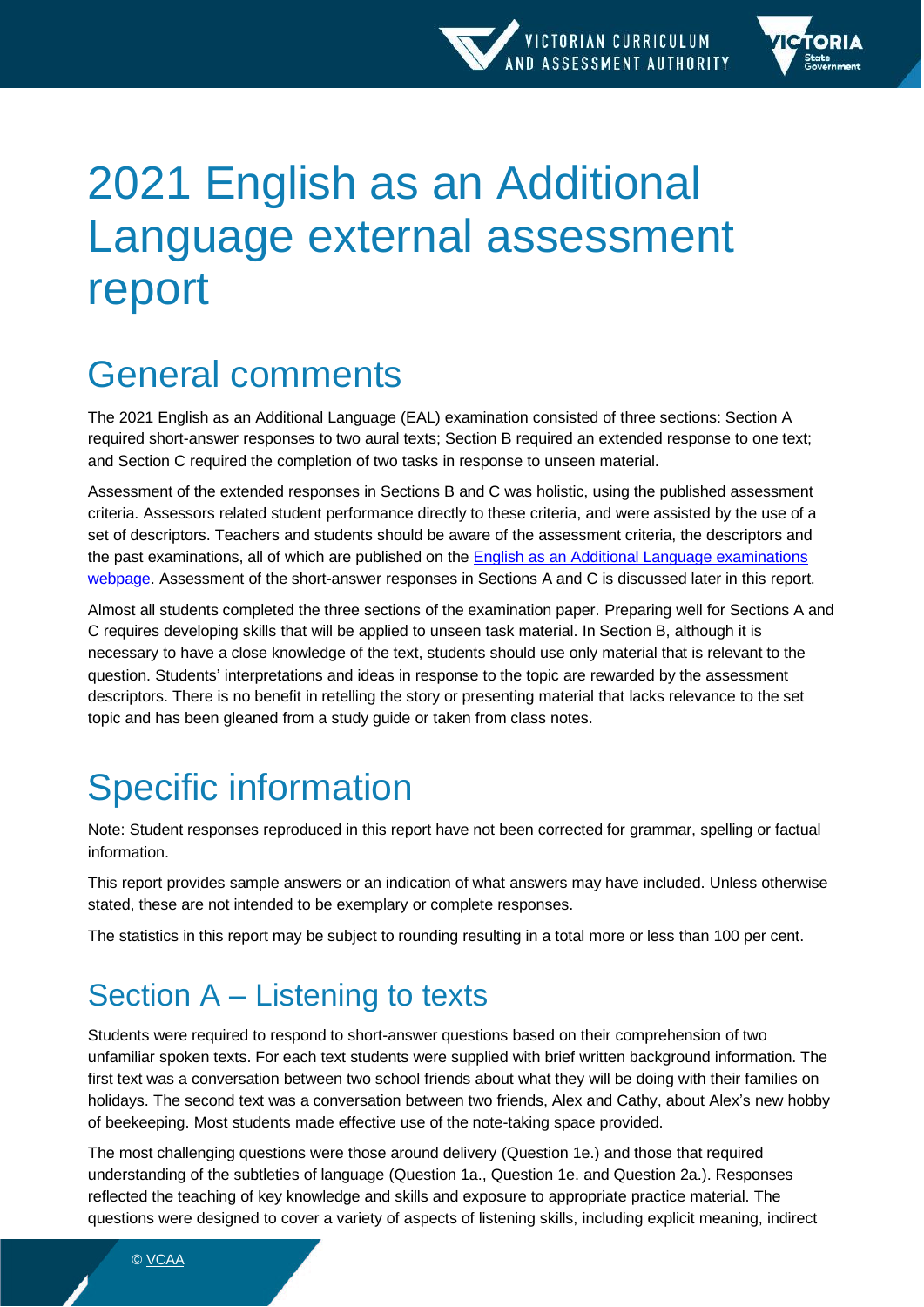language, feelings and attitudes conveyed through language and delivery. Careful reading of the questions was required to respond correctly to the specific purpose, for example, was the question asking about 'delivery', 'language', 'attitude' or 'feelings'? What part of the conversation is the focus of the question, for example, 'at the beginning of the conversation...', or 'at the end of the conversation…'?

Although practice with assessment tasks can be valuable, students need lots of exposure to spoken English, including a range of conversation forms such as formal and informal, and positive, neutral and negative interactions. Critical listening skills can be developed both in and out of the classroom so students are encouraged to listen, in English, to anything that interests them – current affairs, news, sports, documentaries and podcasts can all be useful. Students should listen for the added effect of emphasis, pauses, changes in volume, hesitations, etc. Speakers can convey emphasis without a change in volume. Students are expected to be familiar with the terminology used in the key knowledge and skills for this task. Responses that did not score highly indicated that responding to the non-verbal aspects of communication was a challenge. Questions about 'delivery' require a response focusing on 'how' the words containing the attitudes or feelings are conveyed. Students need to be able to use specific rather than generic words to describe feelings and express a nuanced understanding of the ways feelings and language use are connected. This may be taught through real-life exercises and interactions between students rather than formal tasks. Appropriate language is best acquired in practical contexts so students need to be given opportunities to build an understanding of a range of terms to convey the nuances of feelings.

When completing assessment tasks, students are encouraged to use the key words in the questions as a focus for their listening. They should read carefully for words in the question that draw attention to a specific part of the text. Short-answer questions require concise and precise answers. Responses that demonstrated understanding provided what was asked for without including extraneous information. Written expression needs to be sufficiently controlled to convey meaning accurately. Some responses demonstrated confusion between words that sounded similar, such as pet/pest, remind/mind and tent/tend. This highlights the need for frequent practice involving listening to recorded material. These are common words and it is expected that students would recognise that some words, as a result of errors in aural discrimination, were incorrect in the context.

#### Question 1a.

| <b>Marks</b> |    |    | <b>Average</b> |
|--------------|----|----|----------------|
| %            | 26 | eη |                |

Any one of the following:

- Unenthusiastic
- Not keen or not eager
- Not looking forward to his holiday
- Reluctant.

'Bored' was a common incorrect response. At the beginning of the conversation both Ali's delivery and choice of words carried more specific feelings. Ali later says he finds being on a bus tour 'boring'.

Language use that supported this feeling included:

- 'Don't remind me!'
- 'I guess so.'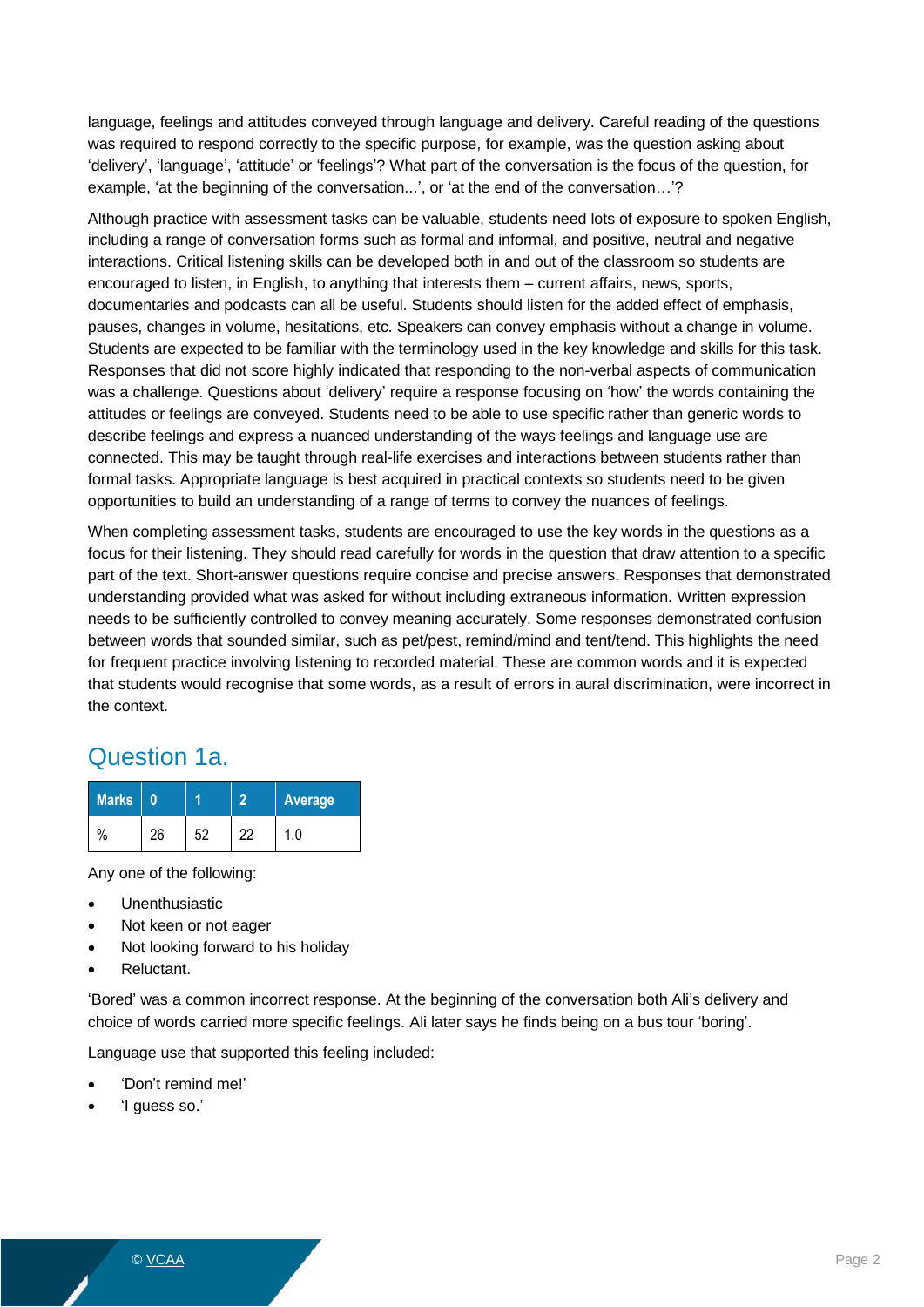#### Question 1b.

| <b>Marks</b>       |    |        |  |        | Average |
|--------------------|----|--------|--|--------|---------|
| $\mathbf{0}$<br>٬٥ | nr | $\sim$ |  | ∽<br>ч | .6،     |

Correct locations included:

- Ali hotel or five-star accommodation
- Wendy nature / outdoors / the bush.

Singapore was incorrect as a location where Ali needed to be quiet. Although Ali was going to Singapore the references to the need to be quiet clearly related to locations within Singapore, not Singapore itself.

The tent was an incorrect location where Wendy needed to be quiet. Tents were mentioned in relation to privacy not noise.

Correct reasons included:

- Ali to avoid disturbing other people, avoid disturbing people who want to relax away from noisy children
- Wendy to avoid disturbing the animals/birds (when walking with mother or when mother takes photos).

Incorrect responses referred to the tent and the thin walls. The pointer to the correct answer was Wendy's comment 'it's not the people we're not to disturb'.

#### Question 1c.

| <b>Marks</b> |    | <b>Average</b> |
|--------------|----|----------------|
| $\%$         | 33 |                |

Relevant reasons included:

- Sleeping in a tent under the real stars.
- He'd love to go fishing.
- He would love to have an informal barbecue.

The question asked for one reason. Students are encouraged to supply only the number of responses asked for. In this question only the first answer given was considered.

#### Question 1d.

| <b>Marks</b> |    | <b>Average</b> |
|--------------|----|----------------|
|              | 23 | 0.8            |

The correct answer was 'He loves being outdoors.'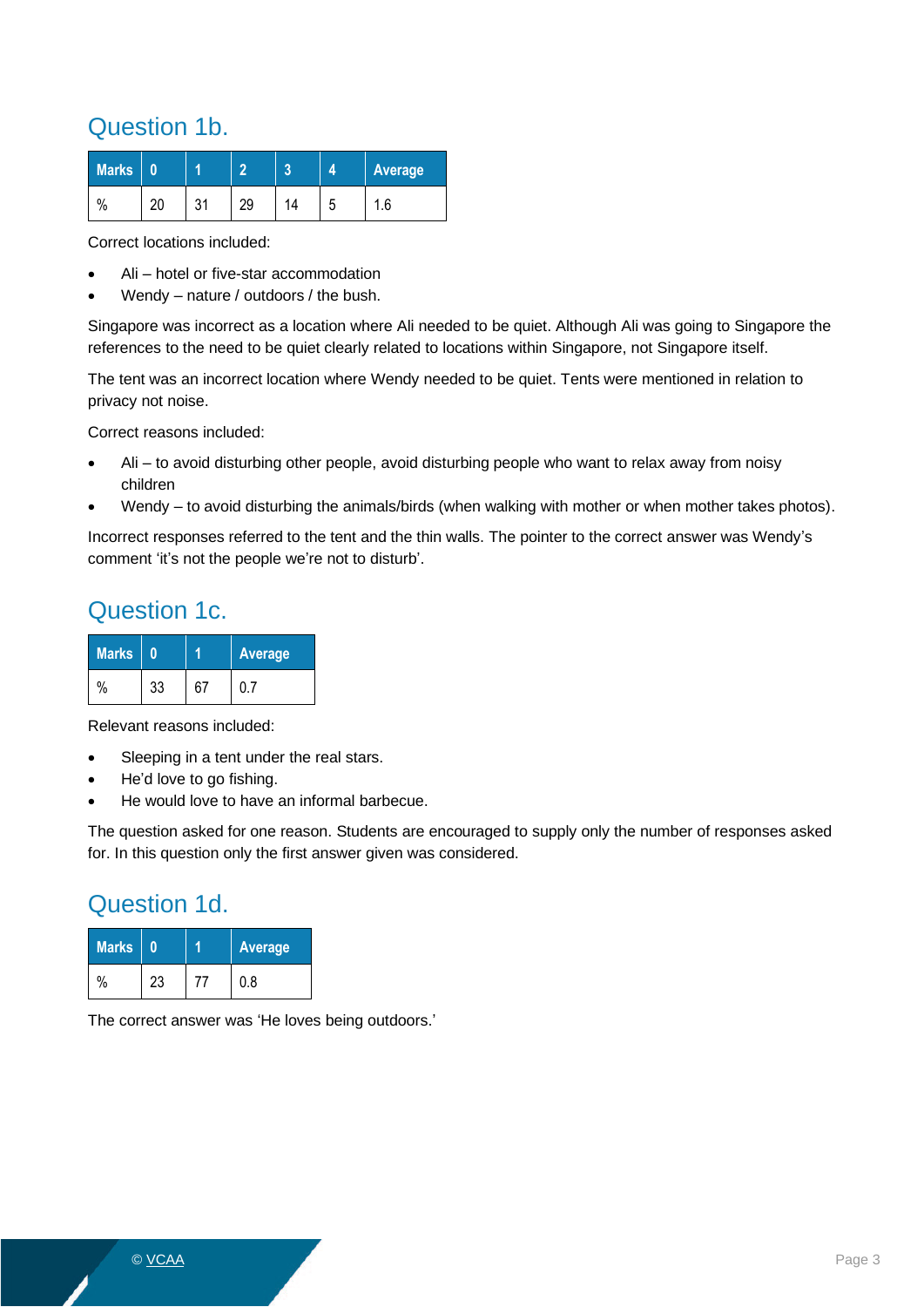#### Question 1e.

| <b>Marks</b> |     |    |    | Average |
|--------------|-----|----|----|---------|
| $\%$         | ∠.⊇ | 38 | 38 | י 1     |

Any one of the following examples of language use:

- 'I wish I was going to Singapore.'
- 'The smell of a good banquet with all the different bowls of food.'
- 'I love using chopsticks. I love Asian food.'
- 'Oh, for a real bed and a swimming pool!'

Some incorrect responses referred to 'the beautiful blue swimming pool', which was a comment from Wendy earlier in the conversation. General responses such as 'she says "love"' were not correct.

Any one of the following examples of delivery:

- Emphasis and repetition 'I love using chopsticks. I love Asian food.'
- Exclamations 'Ahhh!', 'Ohhh!' or sighs expressing longing.
- Talking about Asian food enthusiastically/wistfully.

Comments about delivery need to be contextualised by attachment to language. General comments such as 'excited tone' were incorrect.

#### Question 2a.

| <b>Marks</b> |    |    | <b>Average</b> |
|--------------|----|----|----------------|
| $\%$         | 38 | 11 | .9 ر           |

Any one of the following feelings:

- Amused
- **Defensive**
- Surprised / taken aback
- Alex felt Cathy didn't take him seriously or thought he was still a child
- Mildly frustrated
- Irritated / slightly irritated
- Annoyed
- **Offended**
- Indignant.

Incorrect answers included 'angry' and 'shocked'. These strong terms did not reflect Alex's feelings.

Any one of the following examples of language use:

- 'Cathy, you really do remember such unusual details.'
- 'I'm not a little boy anymore.'

Incorrect answers referred to Alex's feelings about Cathy's response to his life in the bush, not his new hobby.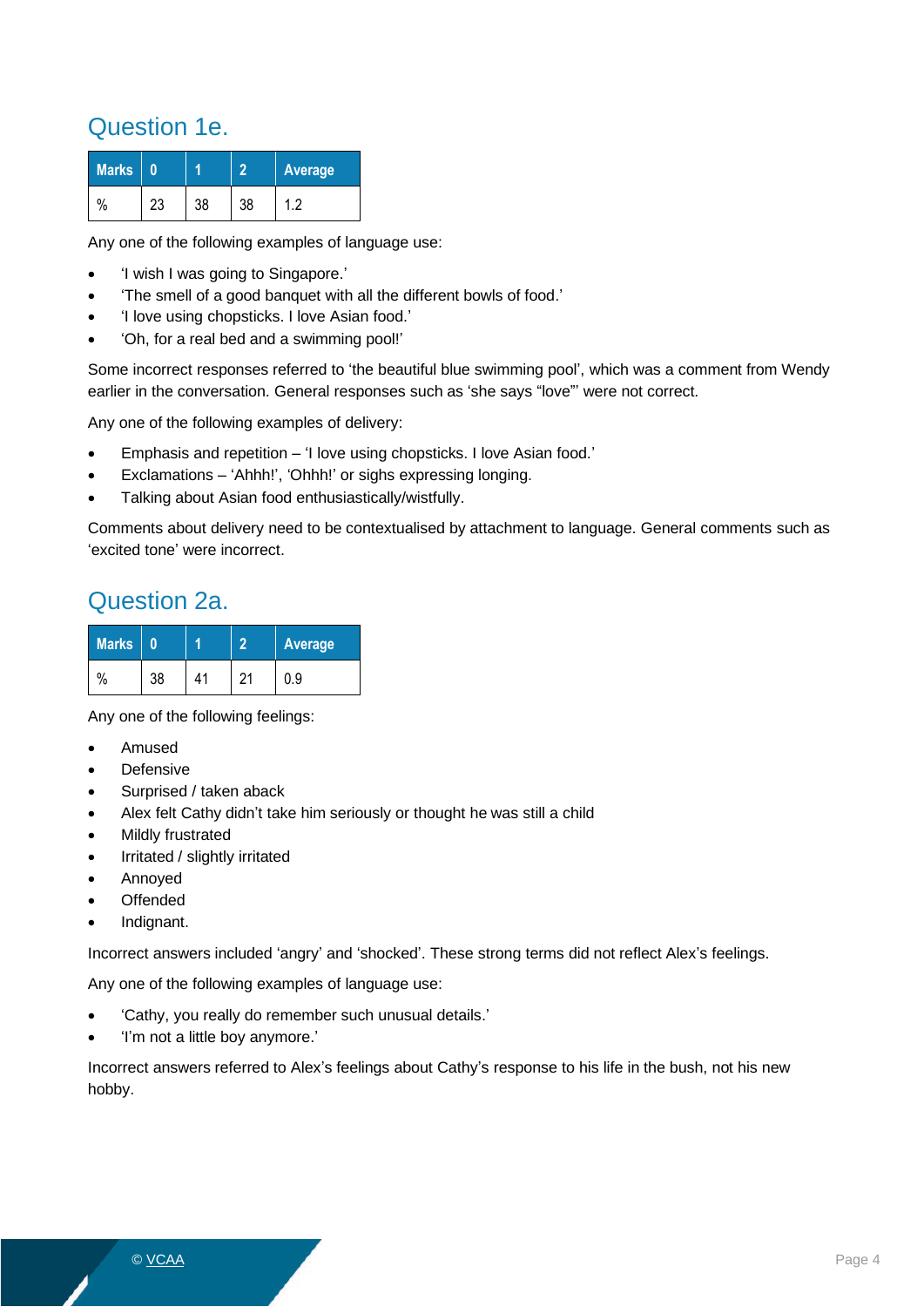#### Question 2b.

| <b>Marks</b>  |    | Average |
|---------------|----|---------|
| $\frac{0}{0}$ | 53 |         |

Any two of the following:

- Farmers rely on bees to pollinate plants (or words that accurately conveyed this meaning without the use of the term 'pollination').
- Fruit and vegetables need pollination to grow.
- Bees contribute to the survival of many wild flowering plants or biodiversity.

Incorrect responses referred to the provision of honey, which in context was not a main reason bees are important to humans.

#### Question 2c.

| <b>Marks</b> |    |    | Average |
|--------------|----|----|---------|
| $\%$         | 11 | 38 | റ       |

Any two of the following:

- Made great new friends
- Joined a local beekeepers' group, where they help each other with problems and share information
- Sample delicious honey
- Cooking classes or using his own honey for cooking.

Incorrect responses included references to skincare products, which was not relevant to Alex.

#### Question 2di.

| <b>Marks</b> |  |    | Average |
|--------------|--|----|---------|
| $\%$         |  | 20 |         |

Two relevant responses that reflect Cathy's change of attitude towards bees:

- Attitude at the beginning:
	- − an introduced pest
	- a nuisance
	- − dismissive attitude.
- Changed attitude:
	- − now respects bees
	- very grateful to bees
	- impressed by the benefits of bees
	- − admires bees.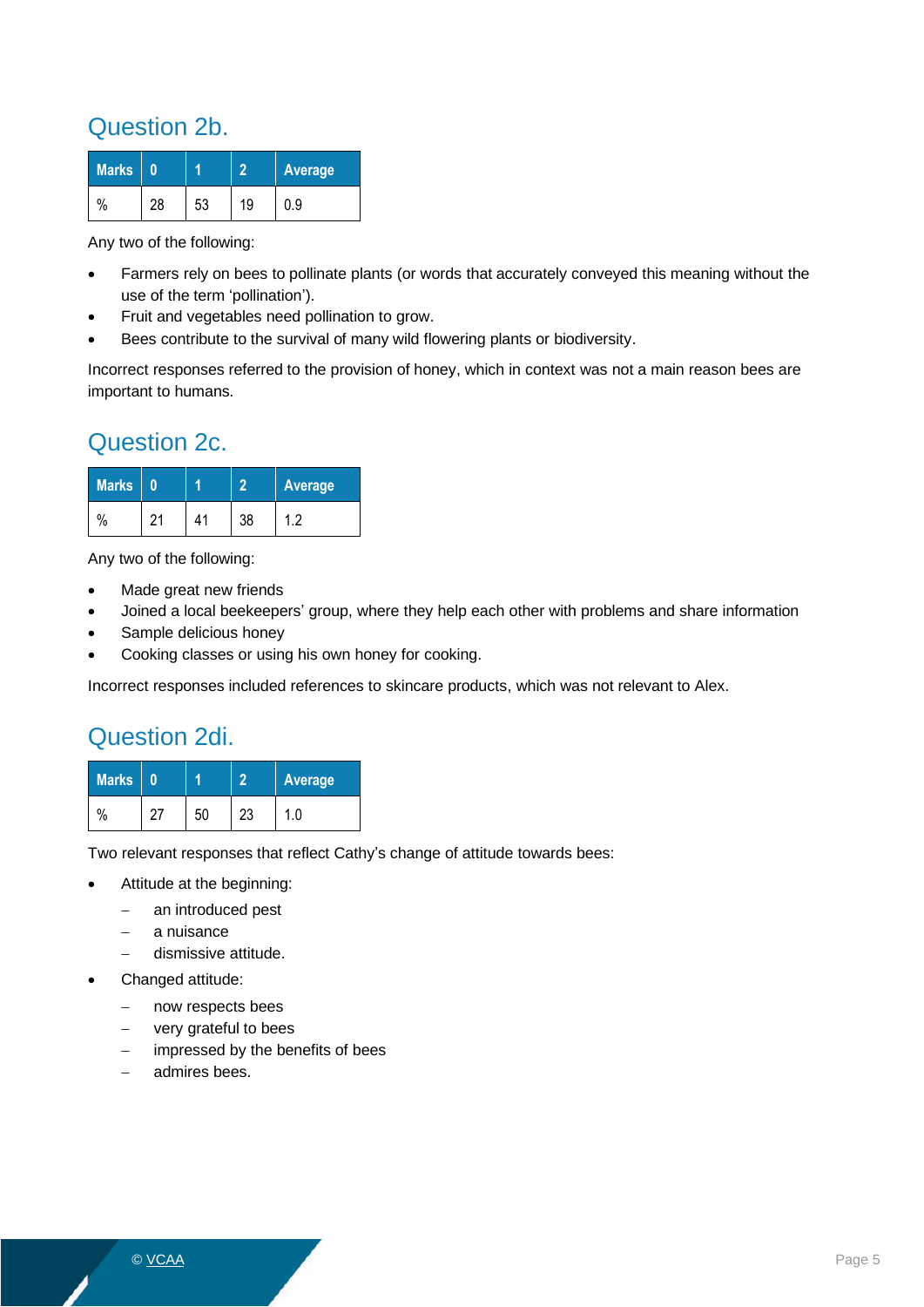#### Question 2dii.

| <b>Marks</b> |    |  | Average |
|--------------|----|--|---------|
| $\%$         | 18 |  | ن.,     |

Any two of the following:

- 'Such little creatures and they work so hard.'
- 'They do so much for us and for all plants.'
- 'I'm impressed by your busy bees!'
- 'I have a new respect for bees.'
- 'I'm very grateful to them.'
- 'I really admire them.'

Some incorrect responses referred to Cathy's changed attitude towards Alex, not bees. Others gave a language example for her attitude at the beginning and at the end rather than two examples of her changed attitude.

### Section B – Analytical interpretation of a text

Students were required to write an analytical interpretation of one text. There were two topics for each of the 28 prescribed texts. The descriptors used for assessment related to knowledge of the text, including consideration of its concepts and construction, the structure and relevance of the response, and the writing skills as demonstrated in control of the conventions of written English.

Responses that scored highly demonstrated an in-depth understanding of the questions and the texts by crafting an analytical interpretation with relevant discussion in direct response to the chosen question. In these responses knowledge of the text was skilfully interwoven with analysis of the question. These responses established relevance in the introduction through a sharp focus on the key words in the questions and maintained it through selective and considered use of the text. Mid-range responses demonstrated varying levels of organisation and relevance to the topic together with sufficient language skills to convey meaning.

Students generally showed a sound understanding and knowledge of the texts and were familiar with the main ideas raised in the questions. There were few very short or incomprehensible responses. Lowerscoring responses tended to be more descriptive and dominated by detailed retelling of the story rather than selective use of the text. These responses were also characterised by limited understanding of key words in questions. In planning, students need to brainstorm all the key words in the question, paying particular attention to modifying words and comparatives. A well-planned response is less likely to slip into retelling the story or adapting a previously written response to fit the question.

Around 70 per cent of responses were to the seven most popular texts: *The 7 Stages of Grieving*, *The Women of Troy*, *The Queen*, *The Crucible*, *I Am Malala*, *Rear Window* and *The Golden Age*. These seven texts indicate that films and plays continue to be popular choices for EAL students. All seven texts provided clear opportunities for students to consider how the features of a text type, and the construction of a text, were used by authors and directors to convey their ideas.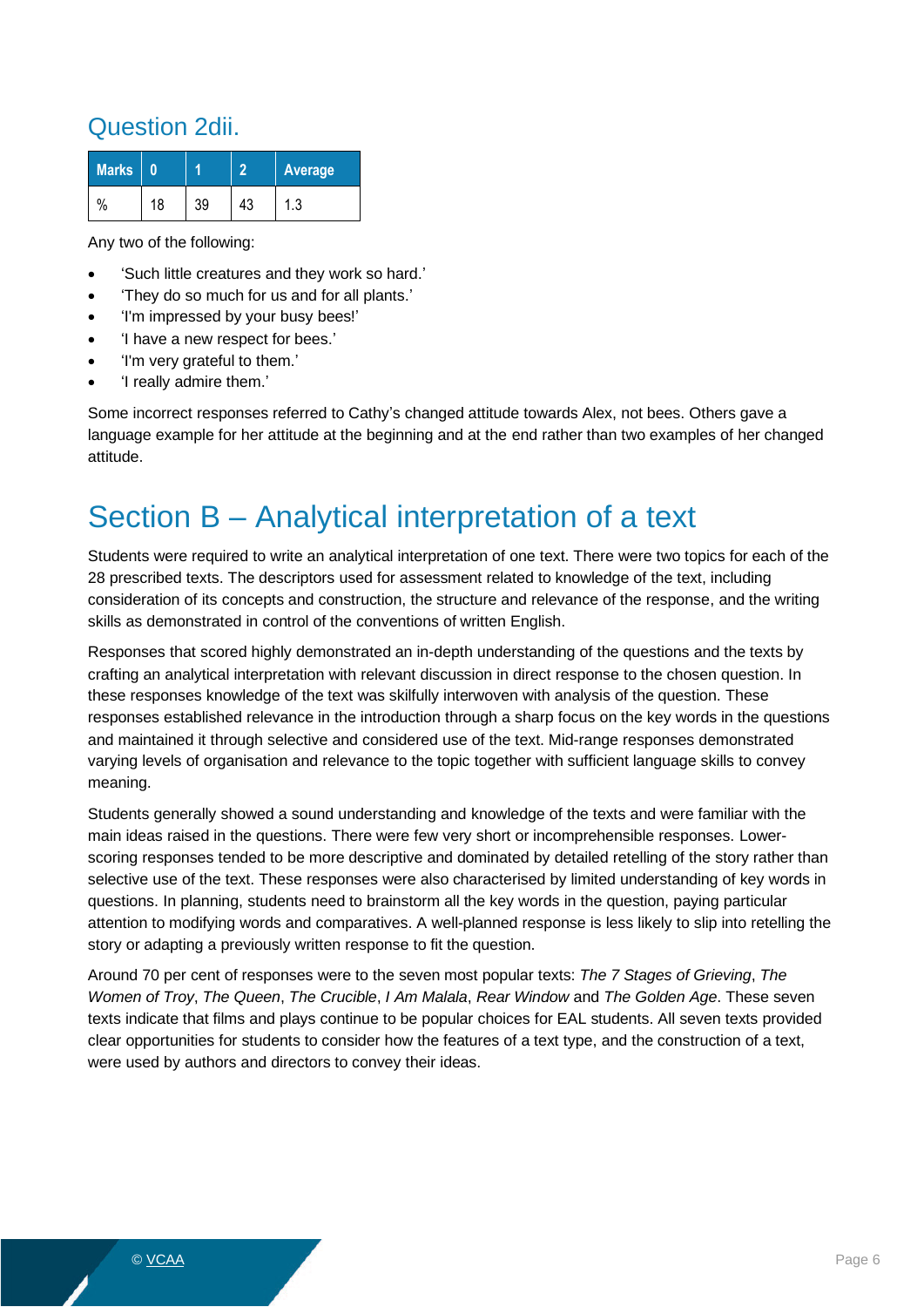| <b>Text selection in Section B</b> | % of students | <b>Average score</b> |
|------------------------------------|---------------|----------------------|
| The 7 Stages of Grieving           | 18.9          | 10.3                 |
| The Queen                          | 14.3          | 10.2                 |
| Rear Window                        | 11.2          | 10.7                 |
| I Am Malala                        | 7.4           | 10.5                 |
| The Crucible                       | 6.6           | 10.2                 |
| The Women of Troy                  | 6.2           | 12.8                 |
| The Golden Age                     | 5.9           | 12.1                 |

Many responses to *The 7 Stages of Grieving* demonstrated a high level of understanding of the playwright's use of theatrical devices to create meaning. In response to the first question, most students were able to discuss various ways hope emerged in the text, but many did not adequately address the word 'always'. Some responses just listed 'hope' as one of a long list of ideas generated from the text. Those responses that scored highly addressed the central dynamic of the question, namely hope versus despair. While most students made sound observations about the construction of the text and other features of it, in many instances these were not sufficiently linked to the essay question being considered.

High-scoring responses to the first topic on *The Women of Troy* provided sustained discussion of the key idea that there are 'no winners in war' and supported this with appropriate use of the text. Lower-scoring responses were often not able to demonstrate a clear understanding of these key words. The second topic called for interpretation around 'to what extent' and responses that scored highly demonstrated this.

Some responses to the second topic on *The Queen* failed to link leadership and the loneliness of the role. In general, there was a lack of nuance in responses that described the monarch as 'not being alone' because she had family to support her. Likewise, Tony Blair was described as lucky to always be surrounded by his faithful team. Responses that scored highly were able to address the implications of leadership as 'a lonely role'.

Both topics on *The Crucible* drew a range of responses. Responses to the first topic explored the voices of women who were powerful, as well as the voices of men, without addressing the crux of the question, 'more powerful'. Responses that did not score well were not able to successfully deal with the term 'voices'. Responses that scored highly referred to the influence of characters such as Abigail, but concluded that ultimately men had greater influence than women, noting that the death warrants were signed by men.

Many responses to the first question on *I Am Malala* confused the value of education with what was asked for (i.e. how education influenced Malala's values). Some very insightful responses to the second topic focused on Malala's determination, and were also able to identify the various factors that contributed to the development of her determination, for example the influence of her father and Madam Maryam.

Both questions on *Rear Window* provided plenty of scope for discussion of ideas in the film. The analysis in many responses to the second question drew on filmmaking as well as discussion of character. Most responses to this topic made meaningful observations about voyeurism. However, responses that did not score well missed the particular nuance of the topic, namely whether voyeurism is harmful or harmless. Instead, they tended to focus on the morality of voyeurism. Responses that scored highly focused on the question, with some making insightful observations, for example, that voyeurism harms Jeff because it reinforces his negative stereotypes, particularly of women.

Some responses to the second topic on *The Golden Age* focused on 'connection' or 'hope', but not both. Responses that scored highly analysed how 'human connection' was a source of hope. Strong responses to the first question seamlessly included the early part of the text set in Europe. This question had a specific focus on the role of poetry and music. However, the breadth of 'in the lives of the characters' gave students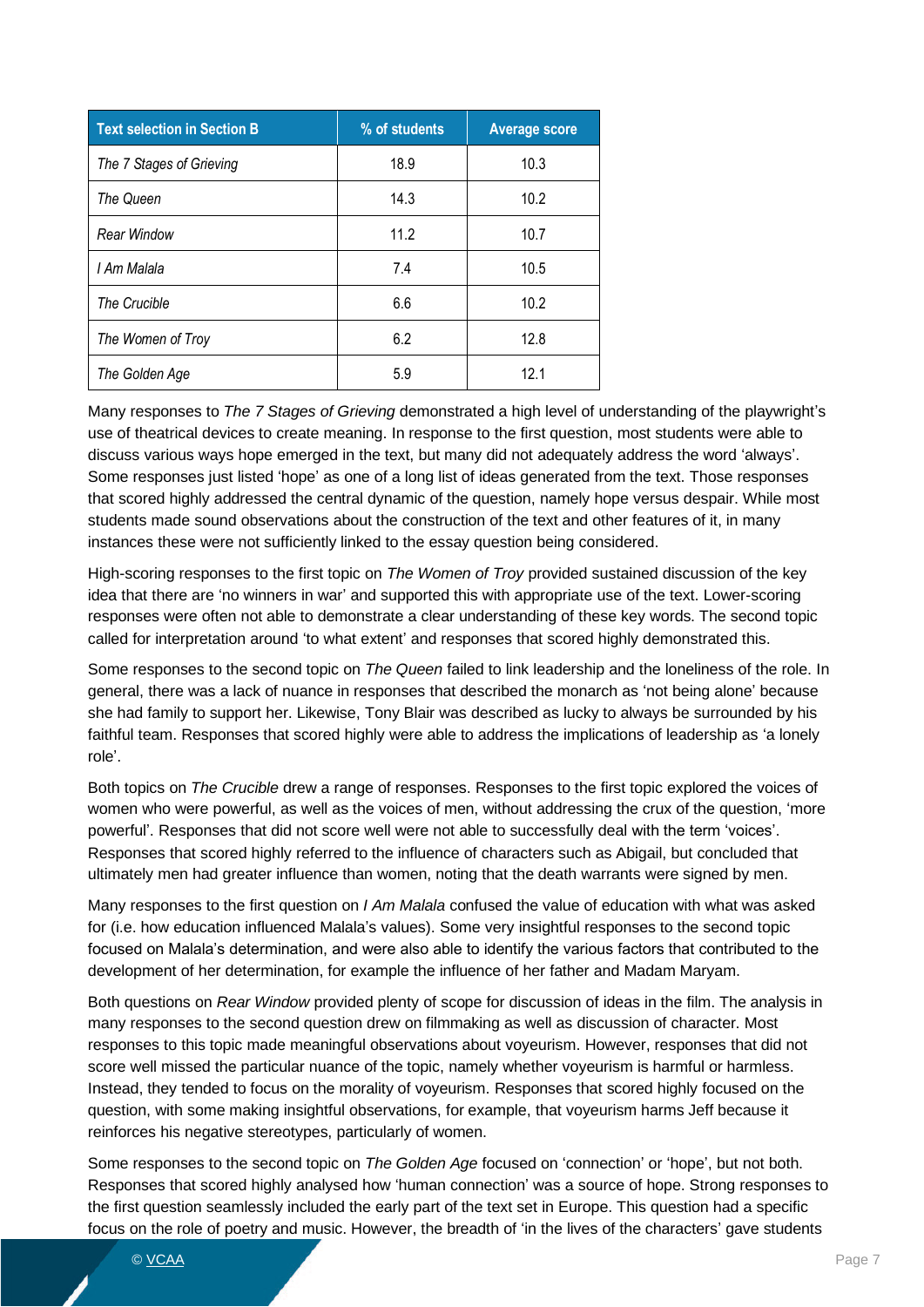scope to make choices about the focus of their discussion. Discussion of 'the role of poetry and music' required a very selective use of text knowledge.

The following high-scoring response to the question 'Discuss the role of poetry and music in the lives of the characters in *The Golden Age*' demonstrates this skill and is expressed with appropriate vocabulary.

*Set in the time during the outbreak of the polio and World War 11, Joan London's historical and comingof-age novel "The Golden Age" explores the significant role of poetry and music in assisting characters to overcome their traumatised memories of the past and discover new fulfillment in life. London suggests that the importance of poetry is explored through the characters' lenses in a way to help them cope with stress and overcome their tragic past. Moreover, London illustrates that music acts as a catalyst to help characters regain a sense of belonging.*

*Poetry is portrayed as paramount for characters to find relief in illness and find meaning in life. From resisting the perilous disease, Frank Gold is essentially given a second life where he finds "a hunger to know why he is alive." Through the interaction with Sullivan Backhouse, his "teacher" in poetry. Frank discovers his "vocation" of be a poet. In his tour of creation in poem, Frank finds that despite "polio [takes] his legs" he could "overcome any hardships because he has a vocation of being poet. London indicates* that poetry develops Frank's resilience and gratitude to confront his suffering. The healing power of *poetry is further revealed symbolically in the form of prescription pad where Frank writes his poem on. London discloses the curing power of poetry in a way to catalysts Frank to develop resilience. In finding poetry as a powerful medicine, Frank is able to find relief in [from] illness and discover new fulfillment in life. Furthermore, poetry is a records of the romantic connection between Elsa and Frank. In his title of poem, "third Country", Frank refers to Elsa symbolically as not only his friend, but also his talisman where he "longs the days existing with her, the sensation of belonging to here." Poetry thus acts as a connection between Frank and Elsa which becomes a necessary part of Frank's recovery, not only releasing him from trapped in the past traumatic memories, but also from the isolation of being a polio patients as poetry becomes Frank's "way into the world" which "saves him". Thus. London delineates, despite encountering a tragic past, character could overcome and embrace new life.*

*London also explores the essential role of poetry in providing characters with the development in gratitude and the unique view of the world and their past. Sullivan, Frank's "teacher" ion poetry, suffers from an irreversible transformation of being a "prefect", "captain of rowing team" to be immovable, trapped in the "Iron Lungs". However, instead of submerging in the pity and pain of loss, Sullivan develops precocious maturity beyond his age in his acceptance and will power of his poem. The title of his rhythming poem, "On My Last Day on Earth" discloses that Sullivan not only rises above his current bitter situation but also develops his unique perspective of death where he allows his "imagination" to run "free" in a way of facing death without obstacles. This exceptional fortitude elicited through his discovery in poetry helps him in overcoming his virulent illness and have a different view of death. Likewise, Frank also discovers new benefit of his past in his creation in poetry. At the darkest when tormented with "darkness" and "loneliness", Frank writes down his poem "The trains" that records his feeling. From that, London reveals that Frank's old life becomes a rich sources of inspiration which helps him writes the most powerful poem. As Sullivan teachers him, "coming to terms with death is a necessary element in any great poem", they are in fact grateful for their unfortunate past which gives them "an early advantage". Ultimate, Frank's success in poetry is attributed to his ostensibly tragic past as he expresses in his literature. Thus, London reveals that through discovering poetry, characters move over their tragic past and develop their new perceptions of life.*

*In addition, the music is depicted as an indispensible tool in finding a sense of belonging. When there is no music, character is unable to feel or hope. Arriving in Australia as a war refugee, Ida's hatred and bitterness towards this "foreign land" is revealed in her assertion that "there is no place for a serious musician" in Perth. Memories of her "stunning performance" at the Academy and the past recognition of her talent con [word not clear] Ida and making her increasingly cynical and unforgiving, like "a bird who refused to sing." However, Ida, who once thought her family's "voyages had been ill-fated" starts to*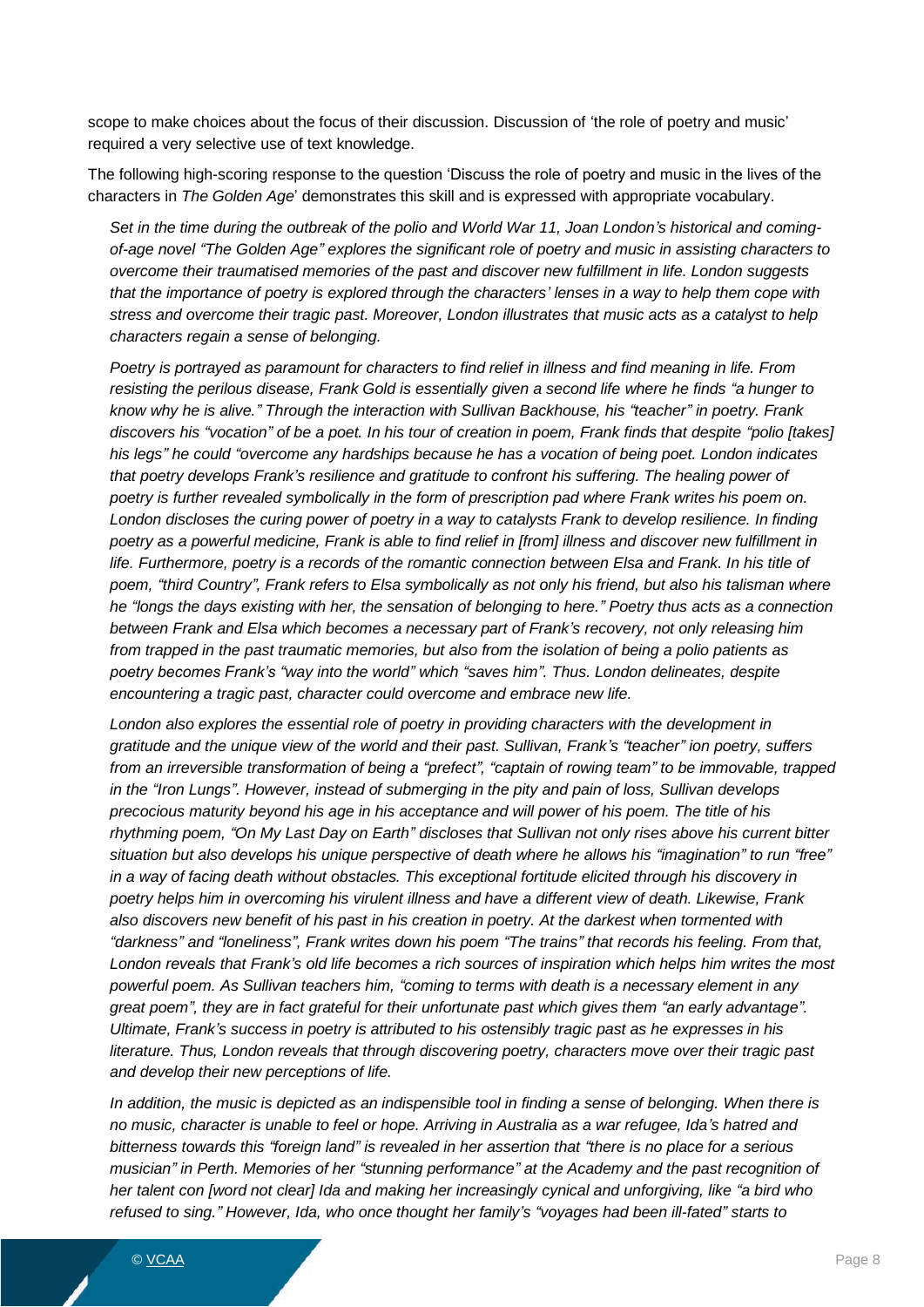*accept and have a more engaged life in Australia after playing piano at the Golden Age. During the performance, Ida is able to regain her pianist identity through the music as she receives appreciation and gratitude from "émigrés, petit bourgeois and nouveau riche" who exclaims "how lucky [the Golds] were in Australia, "to receive such talent on shore". This reassures Ida to cast aside her devastating memories of the past where she starts to understand that "this is the land in which her life would take place, in which her music will grow." The sense of achievement gained from her music performance as a 'god-gifted' pianist helps her overcome the past tragedy and trauma and embrace this "free, democratic" country. Thereby London reveals the significant role music plays in building connection of the war victims and the land they migrate to.*

*Ultimately, London in the "Golden Age" explores the important role poetry and music plays in assist characters to not only overcome the past tragic memories, but also develops different perspectives of the death and the world. From the portrayal of art, London admires the role of poetry and music in the lives of characters where they helps them discover new fulfillment in life.*

### Section C – Argument and persuasive language

The task material was a single piece of writing about the possible closure of a cinema in a regional town. The task material was presented as a social media post, written by the cinema's marketing manager to raise awareness of this possibility with the residents. It was supported by two relevant images. The first was an image of audience members enjoying a visit to the cinema. The second was the exterior of the deserted vintage cinema building. This material offered opportunities for students at all levels to demonstrate their skills. The social media post presented a clear point of view, demonstrated through a carefully constructed argument.

#### Question 1

This question assessed comprehension of the task material through a series of short-answer questions. Precise answers that clearly demonstrated comprehension of the task material were required. While most responses showed that students had understood the questions, some incorrect responses appeared to be the result of not reading the question carefully.

#### Question 1a.

| <b>Marks</b> |    | <b>Average</b> |
|--------------|----|----------------|
| $\%$         | 38 | ാ              |

This question required an explanation of a phrase used in the text – 'victim of the streaming revolution'. Correct responses provided both of the following:

- evidence of the threat (victim) customer numbers are falling
- the source of the threat from internet/streaming services or that people can access movies on the internet.

Some incorrect response identified a threat from television and DVDs – this was a threat of the past.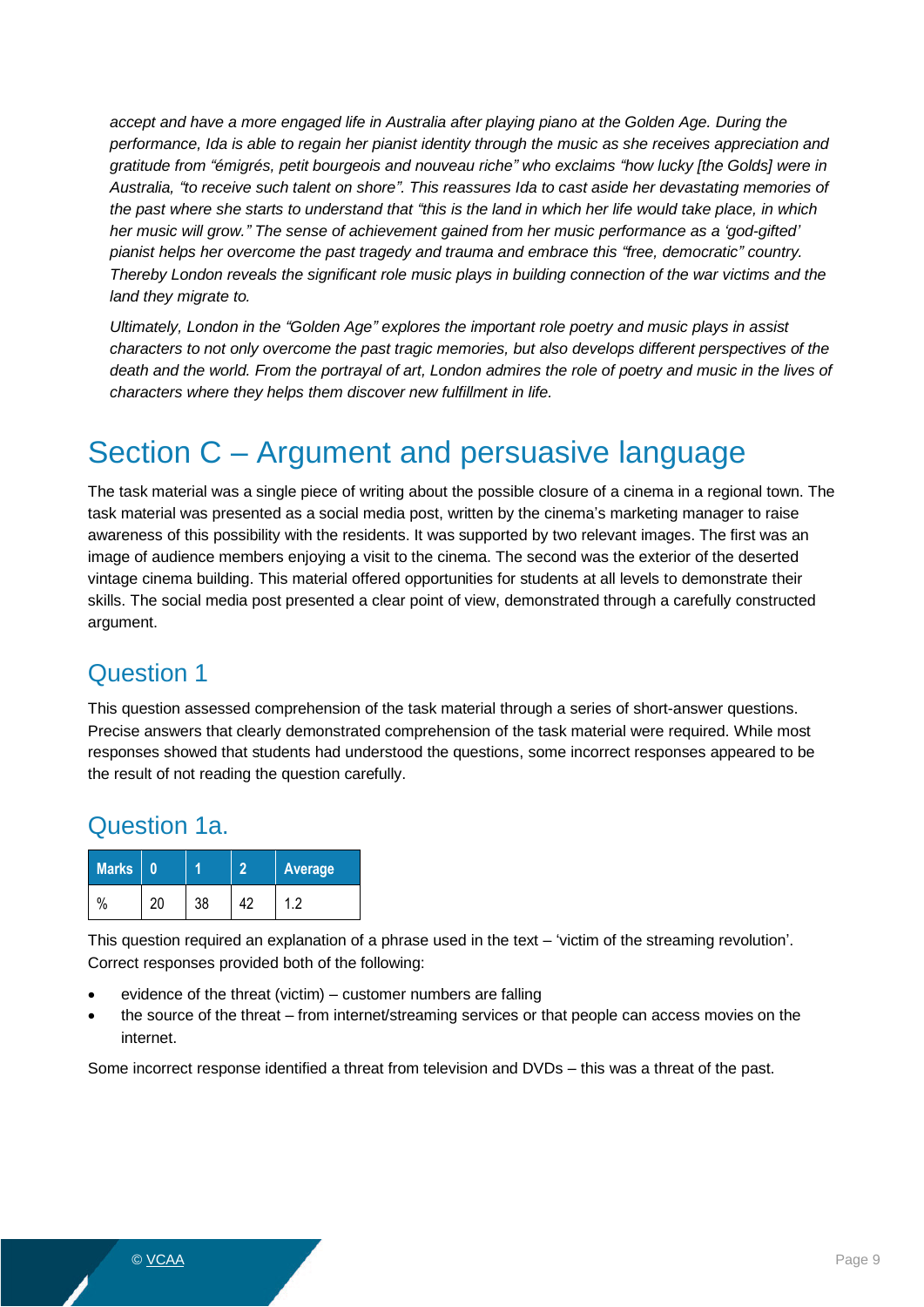#### Question 1b.

| <b>Marks</b> |  |    | <b>Average</b> |  |  |
|--------------|--|----|----------------|--|--|
| $\%$         |  | 2Δ |                |  |  |

Any two of the following:

- a big screen
- music / sound quality
- dimming lights / cosy darkness
- social enjoyment / meet friends / relaxation.

Some incorrect responses may have resulted from a misreading of the question, for example, comparing going to the cinema with watching movies at home.

#### Question 1c.

| <b>Marks</b> |    | Average |  |  |
|--------------|----|---------|--|--|
| $\%$         | ΛΟ |         |  |  |

Correct responses provided both of the following:

- we can cook at home but we still enjoy going out to eat
- going out to eat provides an atmosphere and experience that you can't create at home.

Some incorrect responses suggested that going out was better than eating (or watching movies) at home. The text does not suggest one is better than the other, only that they are different experiences.

#### Question 1d.

| <b>Marks</b> |    |    |    | Average |
|--------------|----|----|----|---------|
| $\%$         | 25 | 56 | 19 |         |

Any two of the following:

- There's always something to do.
- The cinema provides a place for people to connect and have fun / an entertainment experience for everyone.
- The cinema has provisions that benefit specific groups in the community and/or naming of one group (e.g. seniors).
- The theatre offers the potential for community events.
- The theatre offers the potential for local employment.

In relation to the last two points, the response had to convey 'possibility'. In the text the writer is clear that some of her suggestions have 'potential' to benefit the community rather than that they are 'benefits of the cinema'.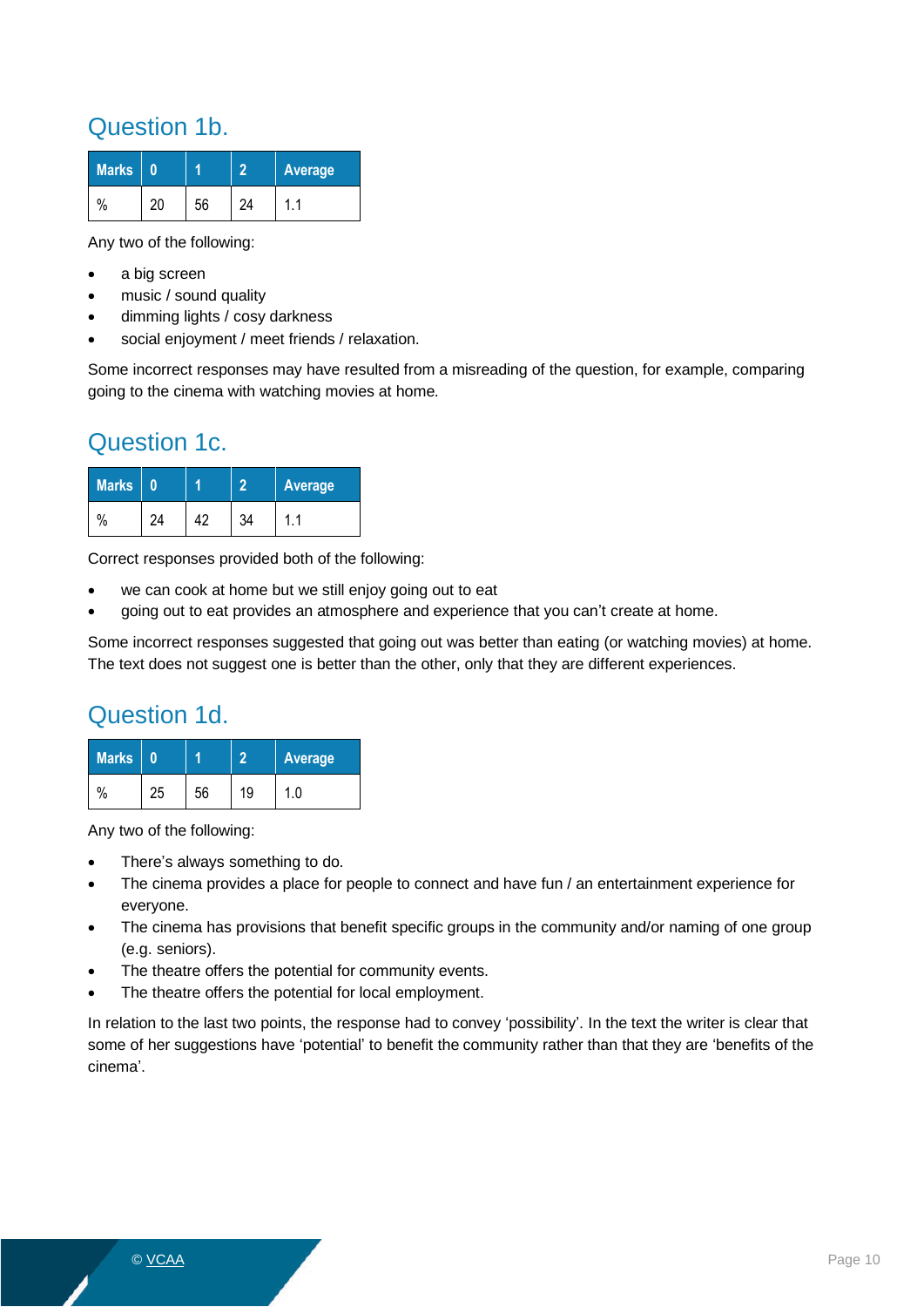#### Question 1e.

| Marks |    |  | Average  |  |  |
|-------|----|--|----------|--|--|
| $\%$  | סכ |  | $\Omega$ |  |  |

Correct responses addressed two distinct ideas:

- carelessly thrown that the cinema will close because of neglect/thoughtlessness or will be treated as something useless and not needed for the community. Responses were required to address the meaning of 'carelessly'
- into history be forgotten and/or only thought about as something from the past / belonging to the past / be a memory / irrelevant or unimportant to the present.

#### Question 2

| <b>Marks</b> |             | z            | $\sim$<br>. . | <b>COL</b>     | 4  | 云<br>∾ | $\mathbf{a}$<br>.u | -                     | $\bullet$<br>ю | $\overline{9}$ | 10  | Average |
|--------------|-------------|--------------|---------------|----------------|----|--------|--------------------|-----------------------|----------------|----------------|-----|---------|
| $\%$         | $\sim$<br>J | $\sim$<br>ັບ | -<br>∽<br>ັ   | $\overline{A}$ | 18 | 25     | $4 -$<br>. .       | 4 <sub>4</sub><br>. . | -<br>∽<br>ັ    |                | 0.2 | 4.8     |

Most responses demonstrated understanding of the context, the concern that the cinema might close and the loss of benefits to the community. Responses that scored highly used a wide variety of language for analysis and saw the development of the writer's concern through anecdote, analogy, development of argument and strong emotive language. Most commented on the way the writer invited the reader to identify with the shared enjoyment of the cinema. The highest-scoring responses analysed argument use and language in an integrated way. They observed the shifts in the writer's tone and the attempt to appeal to the reader's sense of community. These responses were fluent, organised and able to recognise the ways the writer tried to position readers, especially younger ones. Most students attempted to comment on the intended effect, showing understanding of how language is used to position audiences. Responses that did not score well described, rather than analysed, the arguments and the language.

Almost all students wrote about one or both visuals but there was wide variation in how much detail students devoted to them. Students were able to link both images with relevant parts of the post, although some comments were brief and superficial. Responses that scored highly found clear links with the writer's main arguments, including the contrast between past enjoyment of the cinema and results of possible closure. Responses that did not score well described the visuals without examining their persuasiveness.

Responses that scored highly were well written and demonstrated a strong understanding of the ways in which written and visual language and the use of argument were used through effective analysis of the material. Features of these responses included:

- a clear understanding of the context of the social media post and the concern it expressed
- ability to integrate analysis of language and argument
- exploration of the implications of specific language choices, for example, 'victim of the streaming revolution', 'just ask your grandparents', 'only your cat for company', 'get off your device', 'get off the couch', 'the doors slam shut forever!' and 'carelessly thrown'
- analysis expressed with a range of precise vocabulary, such as 'passionate and urgent in tone', 'to foster a sense of urgency', 'the use of emotive, negatively connoted words to describe the cinema's threats', 'positively connoted words such as "delighted", "cosy", in a nostalgic tone', 'Ava advocates'
- clear explanations linking the visuals and the words, and exploring how the writer's choices positioned the reader.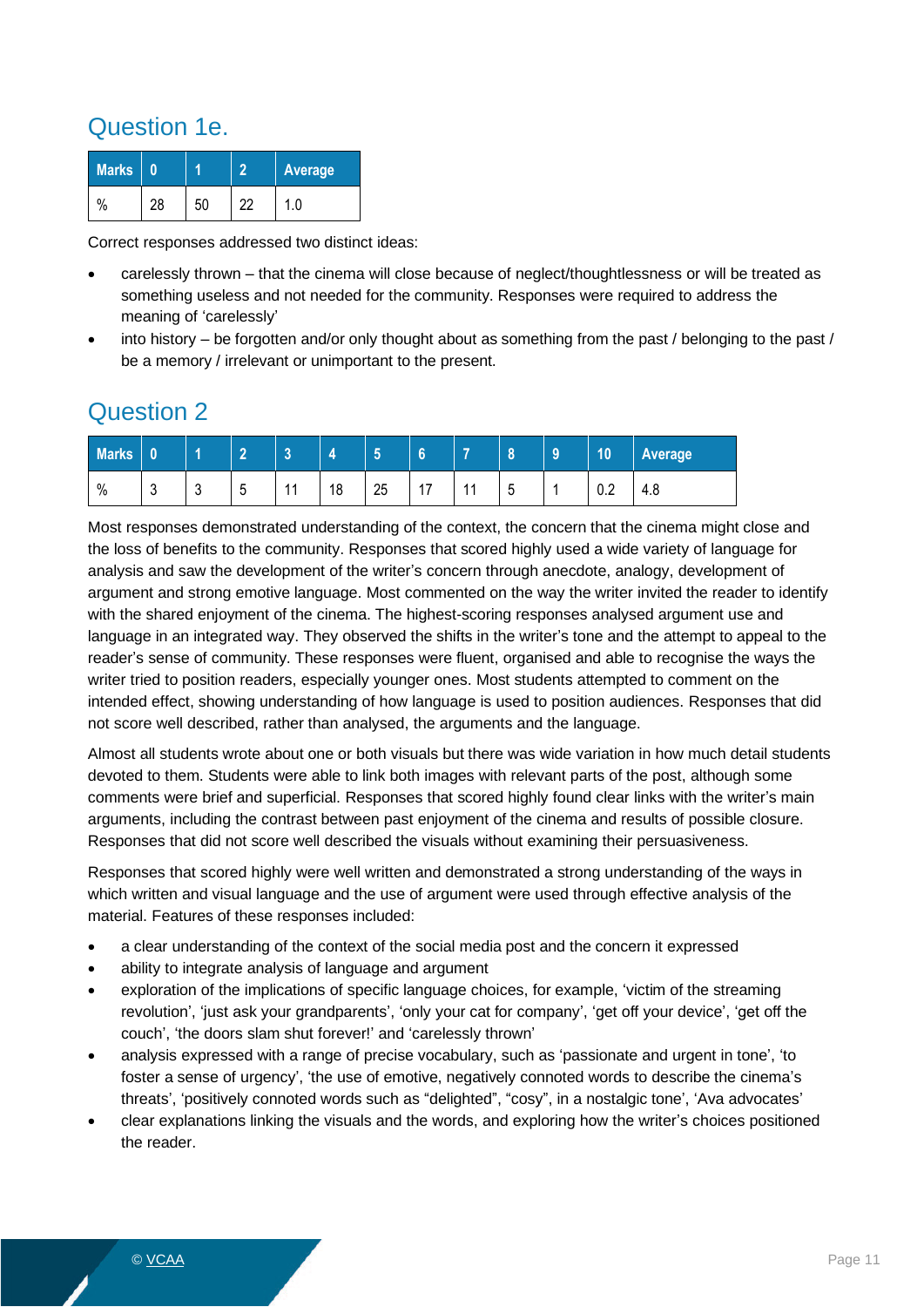Mid-range responses showed awareness of the task but some moved between explaining the material and an attempt to analyse it. Limitations of these responses included:

- difficulty describing tone accurately
- generalised descriptions of persuasive techniques without accurate connection to the task material
- little or no reference to the visuals, or a description of the visuals with no link to the text.

The following high-scoring response is a coherent piece, which attempts to integrate discussion of the use of argument, language and visuals. Despite occasional lapses in fluency, the language is effective and precise and conveys a strong understanding of the ways in which writers seek to position readers.

*The growing popularity of streaming services has sparked the issue of whether or not traditional cinemas should be supported to remain open. Ava, the cinema's marketing manager, has published a social media post on the Toppdale Community Voice page, targeting residents of Toppdale and the surrounding area. Ava contends that cinema should be supported to stay in business due to its importance in the community. Ava's tone shifts from being passionate to become more urgent and critical towards the end of her post. The two photos, which accompany the post, support Ava's argument.*

*Ava insinuates that local residents should support Toppdale Cinema since it has important historic values. Using a passionate tone, she appeals to the readers' community spirit through the metaphor that Toppdale cinema "was the social heart of town". Hence, the readers are positioned to feel lost if the cinema is closed down because of its historic role in the community. In addition, through the use of emotive, negative connoted words "biggest threat" and "victim of the streaming revolution", Ava also appeals to the readers' conservative values, instilling a sense of fear and insecurity of the potential loss of the cinema. A photo depicting Toppdale cinema's front with Victorian style architecture distinctive features of large wide door and white tiles further accentuate her claim on the historic value of the cinema. Local residents who love history will feel urged to go and watch a movie in this traditional cinema. Therefore, Ava states that Toppdale cinema should be supported to stay open due to its historical significance.*

*Ava asserts that Toppdale cinema also builds a sense of community within the local residents. Continuing a passionate and emotional tone, Ava asks the readers the rhetorical questions of 'have we forgotten' to remind them of the community spirits the residents used to share before streaming services. This phrase is repeated three times to further prompt the readers to go and watch a movie at the cinema so they can regain all the appeals they have lost, such as "the magic of music" and "the anticipation" when the screen lights up. In contrast with the negative connoted words used to describe the cinema's threats, Ava uses positive connoted words such as "delighted", "cosy", "relax" and "enjoy" to demonstrate that the cinema offers a great place to relax and unwind. Additionally, Ava also utilises inclusive language to appeal to the local residents' family values and parental instincts by using the pronouns "we" and "our special cinema for kids". By showing that Toppdale cinema is wiling to accommodate all residents to it "senior citizens", or "parents" or "students", Ava reiterates that the cinema is an integral and essential part of the community. The community value is showcased through the photo illustrating a group of young people eating popcorn and smiling, indicating they are enjoying the movie and each other's company. This photo confirms all the positives of the cinema. Hence, the readers feel encouraged to go to the cinema due to its appeal to community and social values.*

*Ava claims that local residents should support Toppdale cinema because it could provide local employment opportunities and attract tourists. Ava cites the evidence that the cinema loses 150 000 customers a year, from 250 000 dropping to 100 000. However, with a positive and urgent tone, she still lists the community events the cinema could do, such as 'live music, comedy performances and film festivals'. By focusing on the positivity, the local residents feel a sense of empowerment, that they too can contribute to their community events. Ava utilises a rebutal, showing the local residents that people who say 'there is nothing to do in Toppdale' are wrong since they 'have the cinema'. Ava ends her post with a forceful and urgent tone, using the second person pronoun of "you" to highlight the readers' responsibility in keeping the cinema open. Ava emphasises that if the readers do no take action, "Toppdale cinema"*